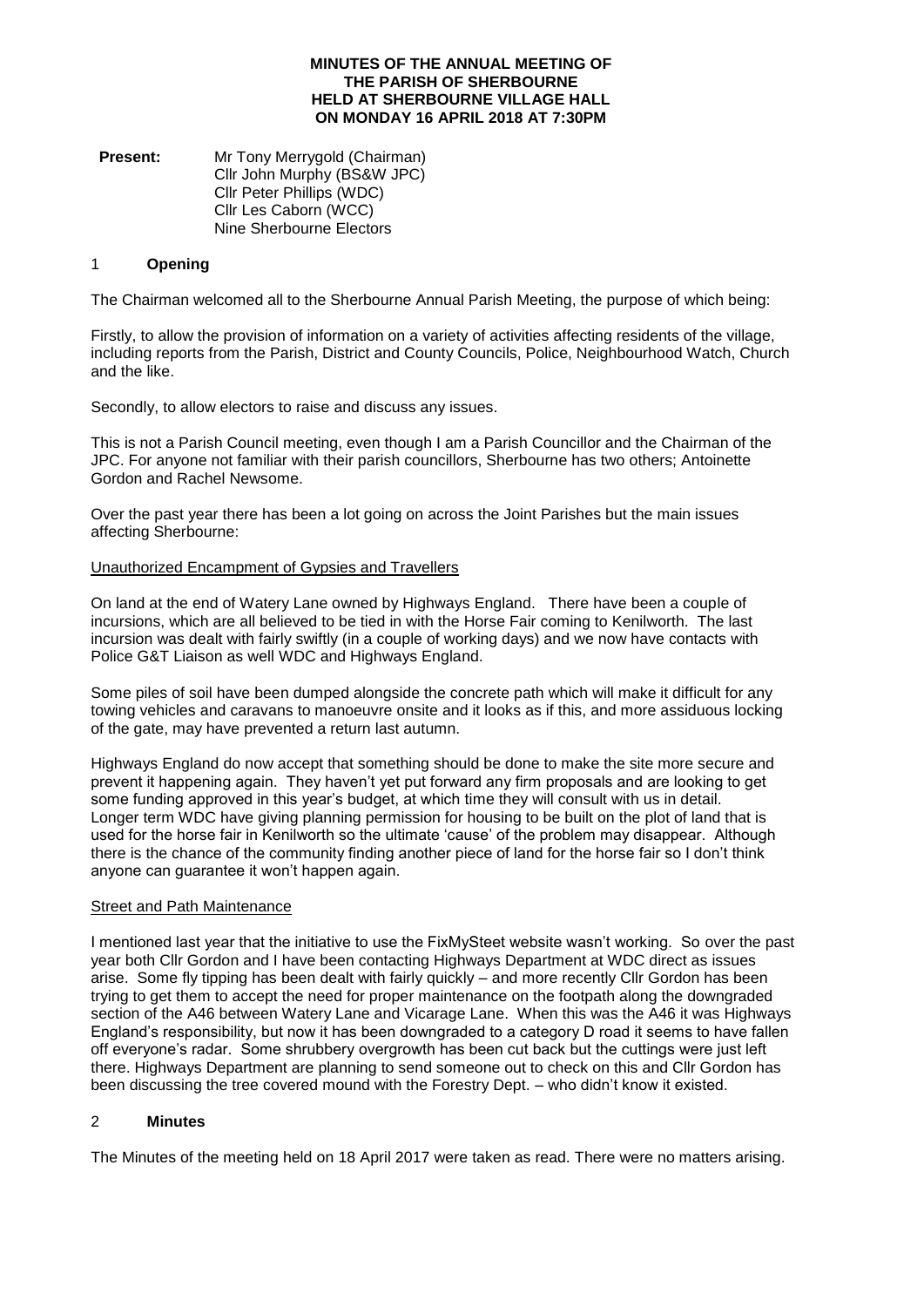# 3 **Report on Sherbourne Neighbourhood Watch**

The Sherbourne Neighbourhood Watch Scheme started nearly four years ago and all people who move into the village are invited to join. The numbers of those participating has remained fairly static, with those moving away being replaced by people new to the village.

Those who have signed up to the scheme receive updates on any relevant incidents in the area and a regular newsletter from Warwickshire Police - Warwick Rural West Safer Neighbourhood Team. In addition, members are alerted to police campaigns and given advice on how to avoid crime. Members have also had invitations to contribute to surveys and consultations on crime and policing in Warwickshire.

In the last four years, the newsletter has not reported any incidents in Sherbourne. However, villagers have reported:

• horses loose on Vicarage Lane and Watery Lane. This is a fairly regular occurrence. Villagers either put the horses back in the field or on occasions contact the police or the owner. We have alerted the Neighbourhood Watch Team and a Police Community Support Officer will be visiting the owners of dogs running loose on the lanes. This is also a fairly regular occurrence.

• some cannabis pants found dumped in Watery Lane. Police alerted and leaves removed.

If you have not joined up yet, you can still do so. Please just contact the coordinator for your area of the village:

| Carole Fidler     | 01926 624533 Moat Green and Watery Lane    |
|-------------------|--------------------------------------------|
| Amber O'Brien     | 01926 624732 Church Road and Fulbrook Lane |
| Helen Whiter      | 01926 624681 Vicarage Lane and courtyards  |
| Antoinette Gordon | 01926 624344 Outlying Areas                |

or alternatively send your name, address and e-mail address to our local PCSO, Paul Coleman (paul.coleman@warwickshire.pnn.police.uk), who will then ensure that the information is passed to your local coordinator.

## A reminder:

Dialling 999 - Emergency number. Use if you see an incident whereby you believe a crime is about to be committed, is being or has been committed and the offenders are still on the scene, or if any situation arises whereby an individual or persons are put in a dangerous situation potentially suffering harm, injury or potentially worse.

Dialling 101 - Non-emergency number. Use if you discover a crime has been committed and it is obvious that the offender(s) have left the scene and are no longer about that is you discover in the morning that your vehicle has been entered or your property damaged. Use this number to report the crime.

If you wish to discuss any issues with your local Warwick Rural West Team they can be contacted as follows:

Phone: 01926 684397

E-mail: wrw.snt@warwickshire.pnn.police.uk

## 4 **Report by Village Hall Committee**

Dear Friends and Neighbours

I do hope that you have all survived the winter unscathed and that it was not too difficult for you. I hope we will all be enjoying the spring sunshine and the burgeoning flowers and greenery very soon. We are having our AGM on Saturday 5<sup>th</sup>May at 10.00am in the village hall, do come along, refreshments are available and you will be able to hear our exciting news.

Thanks to the fantastic support we have received from Warwick District Council, the Barford, Wasperton and Sherbourne Joint Parish Council and the Rural West District Forum, we have been able to renovate our village hall extensively over the last few years. This has included the hall, the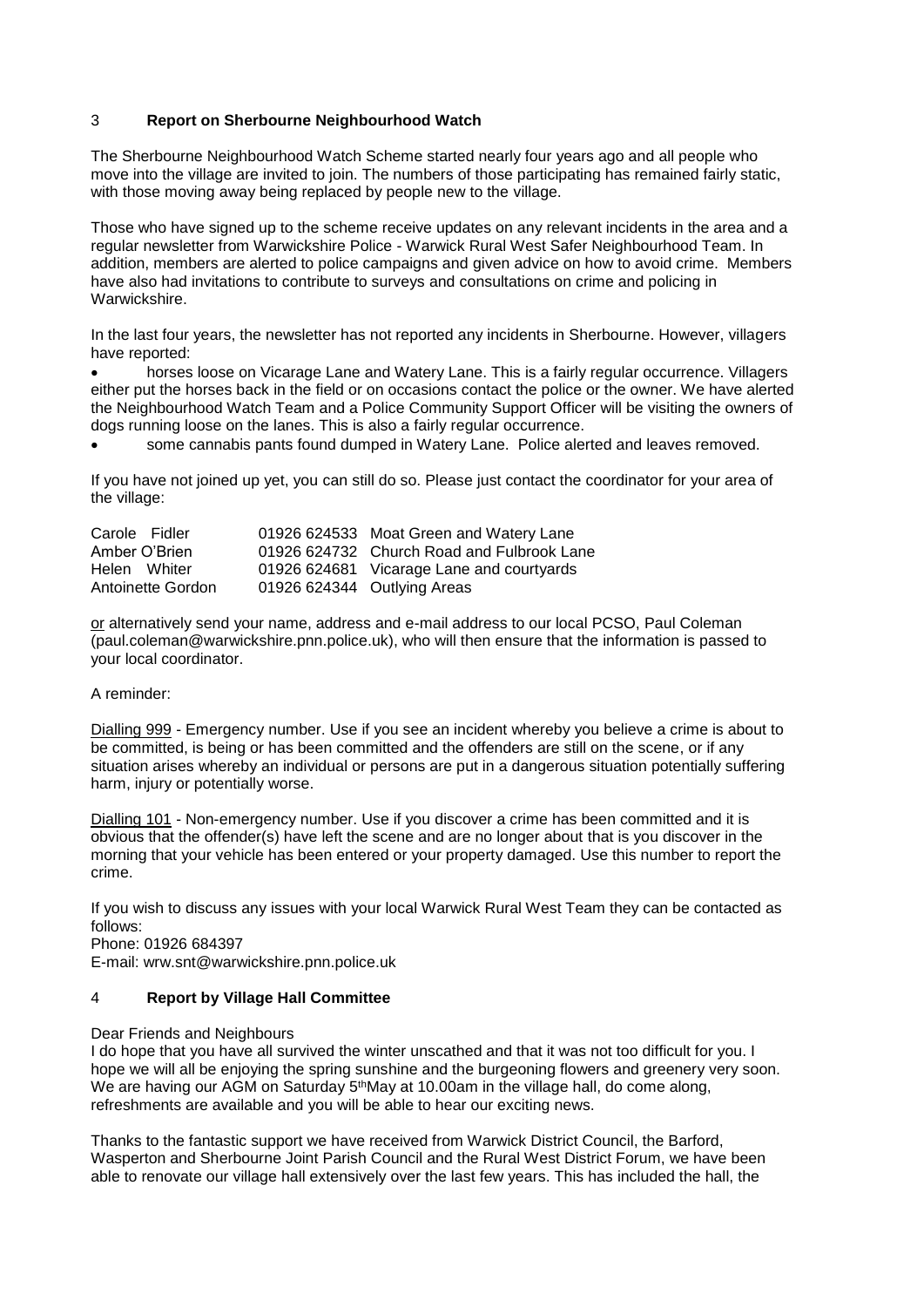toilet, the bar and kitchen area and the purchase of new comfortable chairs. Alongside this we have been able to buy a new fire which has enhanced the warm and ambience of the environment. All of these changes have greatly enhanced what we can offer to residents and people hiring the hall.

Bookings for the last financial year have improved due to the renovation work and the further advertising that we have secured. We now have regular and committed bookings and many more requests for one off bookings. Please do encourage your family and friends to attend events. For more information about hiring the hall, Alyson Jackson at [alysonjackson@mail.com](mailto:alysonjackson@mail.com)

We had a number of very successful events last year including:

- 1. Spring Lunch
- 2. Family Film evenings
- 3. A musical evening of Lives and love of Peggy Lee
- 4. Harvest Festival lunch
- 5. Pre-Christmas event

Events for this year include:

- Coffee morning second Thursday of each month
- Pub evening 3<sup>rd</sup> Friday evening of each month
- Truth and Truffles May  $12<sup>th</sup>$  7.00-7.30pm
- October Harvest festival lunch
- November Pre-Christmas event

Please do let us know if you have any suggestions for events you would like to see put on if you would be willing to help with events or serve on the committee.

We would love to contact you by email to give you advanced notice of forthcoming events. If you felt able to share your email address with us it would be most helpful. We would only use if for village hall events and not pass it to third parties. Please email your address to helenwhiter@btinternet.com

We look forward to welcoming you all.

#### 5 **Report by the Parochial Church Council**

The last year has been a good one for All Saints' Church. The Churchwardens and members of the Church Council have worked hard again this year to maintain the regular pattern of worship, celebrating the great festivals of the Church year and witnessing to the Christian gospel in worship Sunday by Sunday. Eleven weddings were celebrated in the past year - all of them happy occasions and only one late bride. Three babies were baptized during regular morning services and two funerals were held. The only regret was that our very popular candlelit Carol service had to be cancelled at very short notice due to sudden and extreme weather conditions. We are very pleased, however, that three people from the Parish have been learning to ring bells. This is good exercise physically and mentally and can be a lot of fun. We could really do with a couple more so if anyone else is interested please come along.

The pattern of not having a service on third Sundays of the month but serving coffee and tasty treats between 10.30 and 12 noon at the back of Church has continued. It is a good opportunity for anyone to come along to enjoy a chat and to have a wander round the Church. Do come and join in. It could be a real opportunity for the community to meet informally.

At the same time, we have done our best to keep the fabric of the Church in good order. In this respect we finally had some good news in that towards the end of the year we were finally able to provide toilet facilities at the Church – if only temporarily. After years of hard work, first of all to get water to the Church, then to install a kitchenette and the drainage system for the loo, we finally got both the permission and the money to install a Portaloo behind the Church. This is of course nothing like the rather grand scheme to extend the 'shell' of the building out from the vestry but as that would cost about £80,000 it is hard to imagine being able to raise or justify that money. Instead, as our permission for the current facility will only run until January 2020, we are currently exploring the possibility of creating one within part of the current Vestry.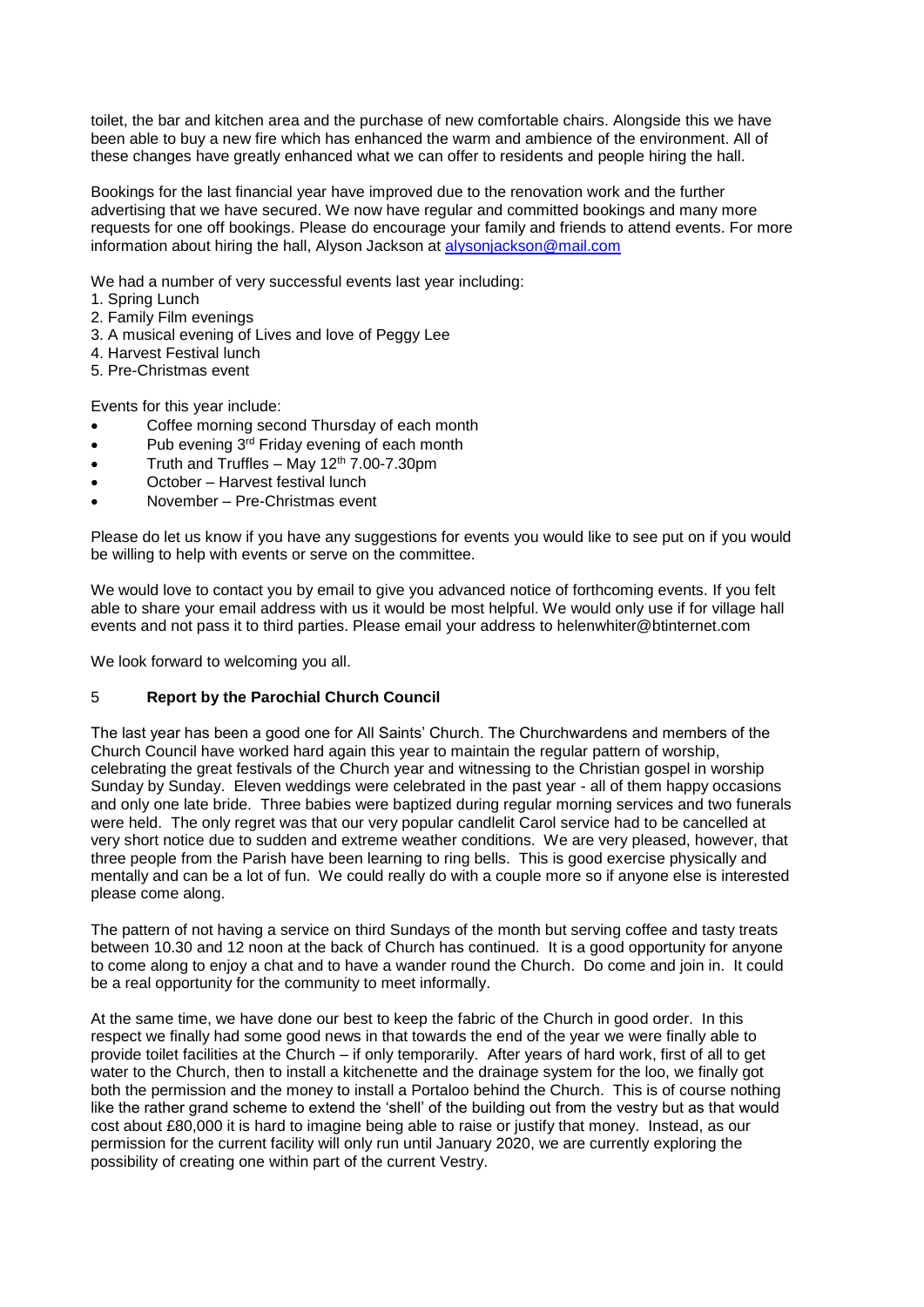The other major preoccupation of most Churches is of course raising the money to keep going. Our major costs each year are firstly our contribution to the Diocesan budget for clergy pay, housing and training. In 2017 that was £9,250. The second is Insurance. In 2017 that was £3,943.00. That is over £13,000 before we actually do anything. Electricity and Churchyard maintenance are each about £1200 so our overall costs for the year were just over £19,000. As we don't receive any grants from the wider Church or Diocese this all has to be raised locally. To that end our biennial Flower Festival took place on the weekend of 22-24 September. Thanks to the hard work by local ladies and Stratford upon Avon Flower Club and particularly by June Wenman it was a great success. On Friday the Rocco Quartet sang at the preview concert. Choral Evensong was led by Bishop John of Warwick and was well attended.

In October we celebrated Harvest Festival followed by lunch in the Village Hall provided by members of the Village Hall Committee and much enjoyed by all, as were other events in the Village Hall.

In conclusion, the other news for the Church is that on April 8th I [Revd David Jessett] announced my intention to step down as Priest in Charge of the six parishes at the end of January next year. After over 21 years at Barford, Sherbourne, Wasperton, and the last eleven with Charlecote, Hampton Lucy and Loxley as well I think it will then be time for a change for the Parishes.

# 6 **Report by Barford, Sherbourne & Wasperton JPC** (by Cllr Tony Merrygold)

As Chair of the JPC I want to highlight a number of items that affect us on a wider scale:

This year two new councillors joined the JPC representing Barford: Victoria Hunt and Dawna Haynes, and one resignation – Simon Morgan – which means there is a vacancy on the JPC for one more councillor for Barford.

The Barford Neighbourhood Development Plan and Warwick District's Local Plan have both now been approved. This means that if land is not in the plans then any attempt by developers to build on it should be unlikely to proceed. While there have not been any large-scale applications in Sherbourne, the JPC and WDC have seen off an attempt by Gladman's to develop a large piece of land on the edge of Barford.

However, the Sand and Gravel issue at Wasperton has not gone away yet. Unfortunately, the consultations for the County Minerals Plan are still ongoing with no resolution on what will happen to the two sites that affect us, at Wasperton Farm and Glebe Farm. The only glimmer of hope is that the plan has been revised and the total requirement for the amount of sand and gravel has reduced to 6.525 million tonnes, which means there is a chance that our two sites may not be needed. The next stage of the consultation is later this year. The Sand and Gravel Action Group is continuing the fight.

## 7 **Report by Warwick District Council** (by Cllr Peter Phillips (WDC))

Over the last year I have been a member of the Executive and held the portfolio for Housing; In the last financial year the District Council has achieved the following:

• Continued the substantial upgrade of the leisure centres at both St Nicholas Park and Newbold Comyn; St Nicholas Park has now been opened and it has been extremely well received with significantly increased membership; Newbold Comyn will be fully re-opened to the public over the summer;

• Reduced the rents for all of its Council House tenants for the third year in a row;

Spent £2.5 million on reinforcing the safety of our 9 high rise blocks in the District following the Grenfell Tower disaster

• Through the planning system it has achieved over 37% of all housing development to be affordable housing

• Despite substantial reduction in central government funding, offset by a modest rise in Council Tax, there have been no reductions in services;

• Following the approval of the Local Plan for the next 15 years, all development is now controlled within a specified plan;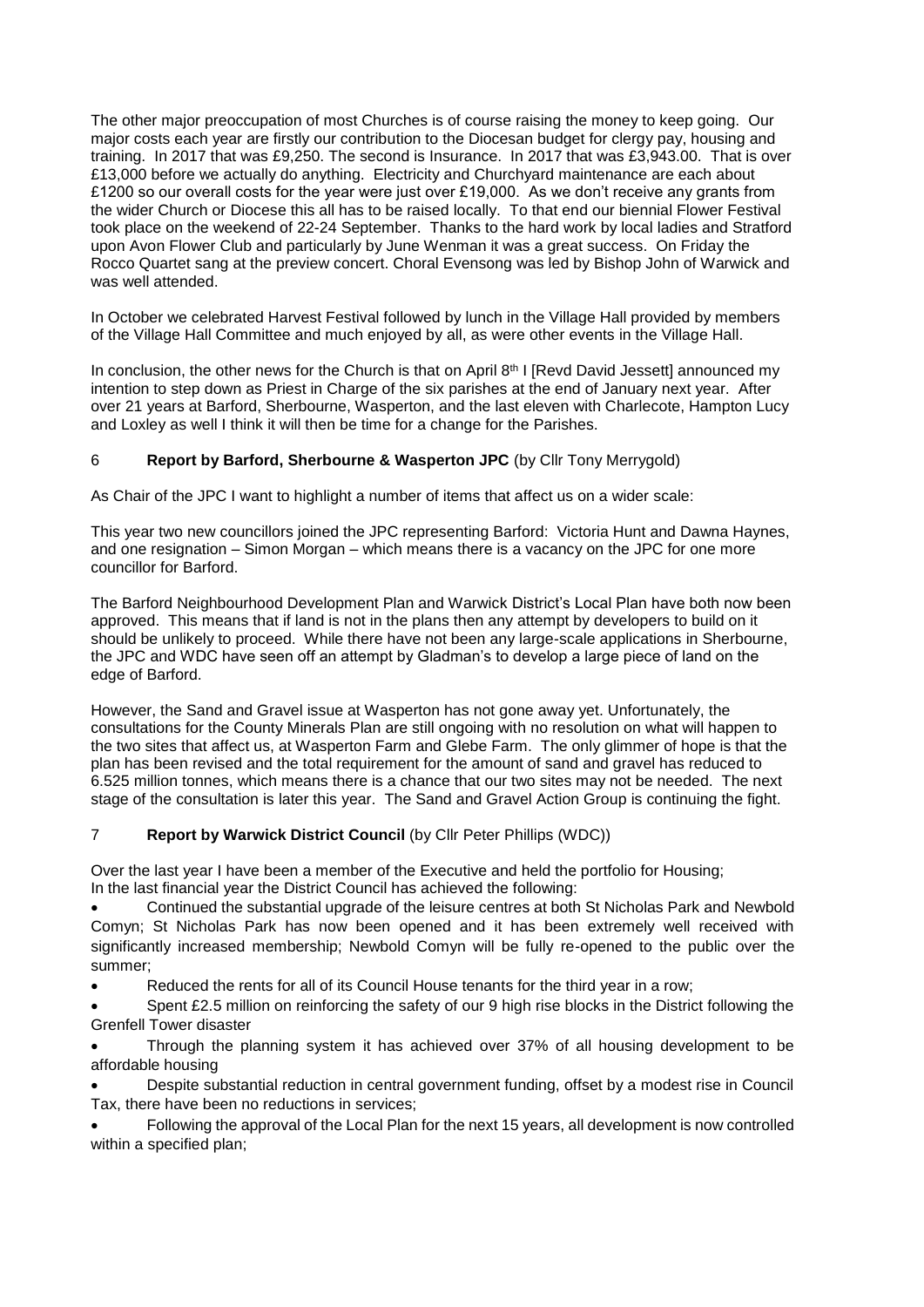• As a result of this controlled development the landscape of the approach to the south of our towns of Warwick and Leamington Spa is changing as highway upgrades are started, to accommodate the planned new housing;

• The design process has started for a sizeable Country Park which will be created to both act as a buffer between the south of Warwick housing development and the rural settlement of Bishops Tachbrook;

• We will be providing a new football stadium for Leamington FC in the south of the town.

• A start has been made in planning for a creative quarter in the south of Leamington Spa, which will regenerate the south of the town;

• Plans for the development of St Mary's land in Warwick to include cycle ways and improved open space have been approved;

• Protected all the open lands owned by the District so as to prevent unauthorized Gypsy & Traveller encampments;

• Proposed a positive solution to regenerate the Leper Hospital and bring it back into use.

As your District Councillors we have provided advice and support to the Sand & Gravel opposition group;

• Here in Barford I have, together with the JPC, continued to keep the latest housing development off Bremridge Close under constant review with the Planning Department to ensure that all planning conditions are met. Incidentally this development also provides suitable funds to help extend Barford School as well as contributing to the maintenance of Barford's Open Spaces and Playing Fields.

• As a result of continuing good financial management, the District has been able to continue to invest in building the capacity of the voluntary and community sectors with nearly £1million of expenditure over the next three years, unlike other local councils who have ceased to make a similar commitment for a number of years.

Similarly, the Council continues to have a sizeable fund for rural initiative grants to aid worthwhile rural community schemes, none of which would be possible if good financial management had not been the cornerstone of the District's management. The adjoining Barford Community Shop and the King George Playing Fields are good prior examples of the contributions this grant facility has provided in the past.

As the District's Procurement Champion, I have asked Procurement to investigate how future tender enquiries should include conditions as to how the elimination of plastics will be phased out over a period of any intended contract.

Finally, I would like to rectify fake news and misinformation on two important topics;

First: The Riverside House and Covent Garden Car Park Redevelopment; the Covent Garden car park has "concrete cancer", has already a reduced parking capacity and, in time, will have to be completely rebuilt; at the same time the District Council's offices are neither fit for modern purpose nor economic to run; consequently, and after a District-wide search for alternative office accommodation none of which was either practical or possible, the Council approved unanimously a plan to combine the redevelopment of the Car Park with new modern state of the art Council Offices, and housing; these approved plans will now provide a car park with increased spaces, some apartments and the new smaller fit-for-purpose Council offices. In the possible future event of a unitary authority, these offices would then be easily marketed for use by others. Importantly this move, which includes the selling off of the Riverside House for housing, will save the tax payer £3million over the next ten years.

Second: The Newbold Comyn Golf Course. The contractor has pulled out of the contract for running this golf course and the Council is looking at options on how to best use and enhance this area. However, it is grossly misleading by some to assert that the Council was about to set this area aside for housing. It is categorically not the case and never has been. Not only is this untrue, it would be impossible since it is Green Belt and the Council is currently consulting on the best continuing use of this important open space facility.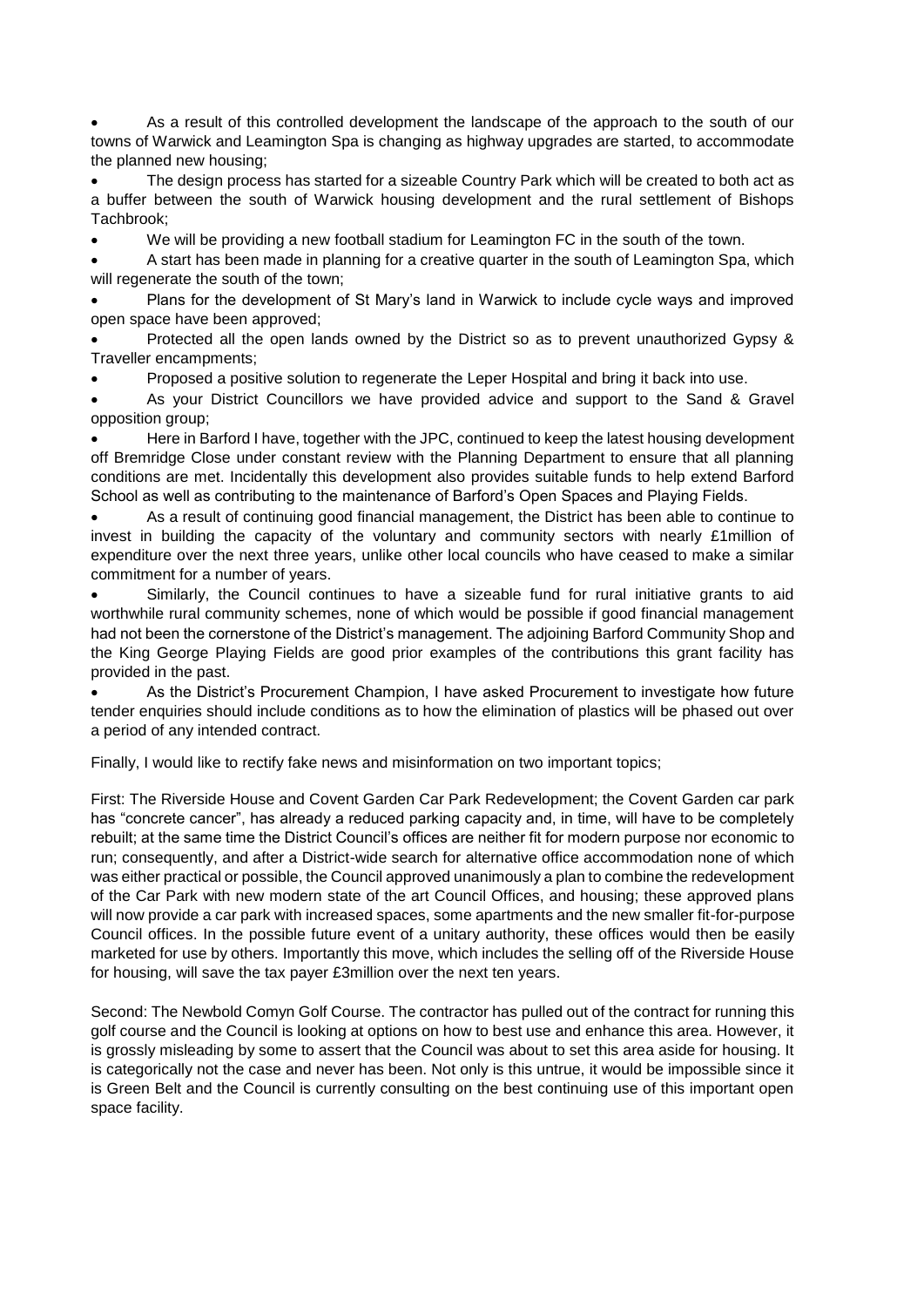# 8 **Report by Warwickshire County Council** (by Cllr Les Caborn)

## Budget.

For 2018-19 we set a budget rise of 4.99% made up of 2.99% for general purposes and 2% ring fenced for adult social care. Our Conservative group budget affirmed at council in February included some new and innovative projects namely:

• £150k for each of next two years to work with our borough and districts and health and primary care in partnership to reduce homelessness particularly relating to drugs ,alcohol and mental health

• £125k for a year of wellbeing jointly with Coventry to help people take more control of all aspects of health and wellbeing in their lives.

- £100k for two additional planners to work on major transport schemes
- Additional funding for children with special educational needs

#### Adult Social Care

We are continuing our transformation of adult services to make them simpler to access and allow users more control of their care.

## Children's services

We continue to implement smart start which aims to give all children the best start in life from birth to starting school in partnership with health, education and all partners.

We are experiencing a rise in children in care and foster homes and Warwickshire leads the West Midlands adoption agency.

We are redesigning the transition years for children and families with special needs as they move to adulthood

#### **Education**

Our new head of education has embarked on a consultation aimed for parents to tell WCC what it expects from education for their children

#### **Highways**

Throughout the weather this winter we fully gritted all routes on the list with numerous extra gritting to keep them clear.

A number of major schemes are due to start including Stanks Island , Heathcote dueling, A46 Stoneleigh Island

## Digital by Default

Our service transformation to full digitized services and access to WCC is gathering pace with a full internal redesign being mapped and expert staff engaged to deliver it. Next phase or how we join up to all partners including parish councils.

#### Economy

Our economy continues to thrive outperforming the West Midlands. Employment remains low and WCC is recognized for its skills and apprenticeship work.

#### One Combined Authority

Warwickshire continues to be a constituent member with the leader of the county council having the finance portfolio. I also attend the health and mental health meetings. This remains the WCC position.

#### Old Shire Hall

This now operating as a stand-alone business unit and is available to hire for functions, weddings and the like.

## 9 **Appointments**

- 9.1 Representative on Village Hall Committee. Mrs Antoinette Gordon was appointed.
- 9.2 Chairman of Parish Meeting for 2018-19. Mr Tony Merrygold was elected unopposed